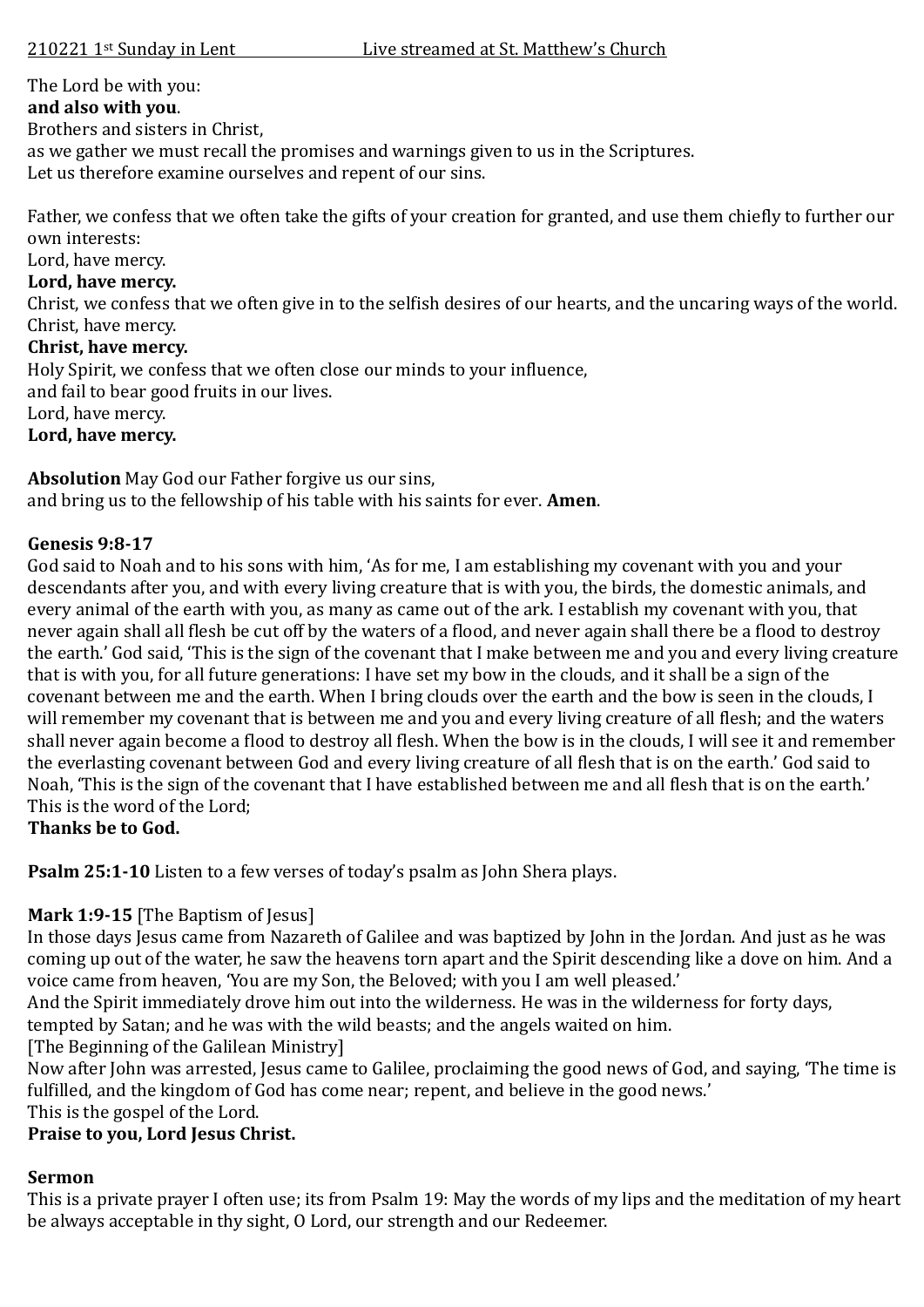The Bible is a huge collection of books, of stories and examples, of prophets and prophecies, of poetry, fables, history; of actions and interventions by God with humanity. God's revelation. To the Israelites; to Roman Catholic Christians of the West; to Orthodox Christians of the East; to Anglicans; to all Christians. From the 78 books of the Bible we have some great examples of the richness and diversity of the Bible in our readings today. I want to entice you into the worlds, the milieus of some of these passages, each from a different stage of the development of our relationship with God.

Genesis was composed and compiled over 400 years from the tenth to sixth century BCE, probably completed during the Exile. It's a book of memories – of marvels & miracles, but also of foundational stories and of teaching myths, from earliest Judaism. Here we have an early pre-Israelite story of the result of the flood and Noah's ark. God promises – he covenants – that no natural disaster will again threaten the entire human race. A covenant in this instance was a bargain – a contract between God and his people. We are treated to the beautiful imagery of the rainbow – it's an earthy, easily remembered symbol from nature. And the message that has held good from that image is that God is with us – by our side.

Mark gives us today another example of God's willingness to be involved with us, and to stay involved with us. Mark was probably written by a follower of Peter; some trace this to when they were in Rome. What does matter, though, is Mark's reason for writing it. It is short, but very much to the point: Mark has a clear theological reason for writing his gospel, and his message is simple and trenchant – to convince us why Jesus is SO special - that Jesus is the Messiah. Today we start right at the beginning of the Gospel, at the baptism of Jesus. And (I hope you have realised this!) there is no birth narrative. No: he cuts to the chase, to the heart of the matter.

And Mark does this in four major stages in his Gospel – by constructing four tableaux which are told as simple but powerful, effective dramas. So he starts with the Baptism of Jesus, followed by the transformative Transfiguration on the mountain (which we pondered last Sunday); then to the Last Supper, and finishing with the Resurrection of Jesus. And like a good dramatist, at each stage he puts another building block in place before moving to the next tableau, so that finally he hopes that Jesus must be seen as – can only be - the Messiah, the promised one of God. All of these tableaux are described in short, spare passages, with not a word wasted; each has a clear message, a clear point.

Take Mark's treatment of the Baptism of Jesus. Mark uses a quote from Isaiah 42:1, "Here is my servant, whom I uphold, My chosen, in whom my soul delights;

I have put my spirit upon him; He will bring forth justice to the nations."

Mark uses this in the Gospel very simply. His words are quite sparse: "You are my Son, the Beloved; with you I am well pleased".

Then, Mark moves Jesus quickly through the Temptation – there is no interaction with the Devil, no quotes flung between them from the Book of Deuteronomy.

Nevertheless his gospel carries several unmistakeably Jewish connotations:

Wilderness is portrayed as "the territory of the devil", a place of temptation, a realm of predatory beasts. We are told that "the spirit immediately drove him out into the wilderness". The verb used in the Greek is very strong: literally, the Spirit *threw* him out into the wilderness. There is a significance to the letter "forty": in Jewish history it indicates a time of testing. The Israelites wandered in the desert for 40 years; Moses spent 40 days on Mount Sinai. So we can infer that Jesus enters into Satan's territory deliberately, to begin his campaign against the powers of evil – the Devil. The arrest of John the Baptist ends today's passage, on the occasion of the start of the public ministry of Jesus. From now on we are straight into Jesus' ministry.

I will leave you with this thought from today's Gospel passage at the baptism of Jesus: I think it may help us to understand the doctrine of the Trinity, because for me Mark has an implicit awareness of the distinction of the Persons of God. He gives us a simple doctrine of the Trinity: when he mentions the voice of the Father, when the heavens are "torn apart"; and when the dove of the Holy Spirit descends on the person of the Son. Could anyone be a Unitarian, a Jehovah's Witness, after that? Rejoice in our Trinitarian belief, as we journey through Lent. In the name of the Father, and of the Son, and of the Holy Spirit, Amen.

# **The Nicene Creed**

We believe in one God, the Father, the almighty, maker of heaven and earth, of all that is, seen and unseen. We believe in on Lord, Jesus Christ, the only Son of God, eternally begotten of the Father,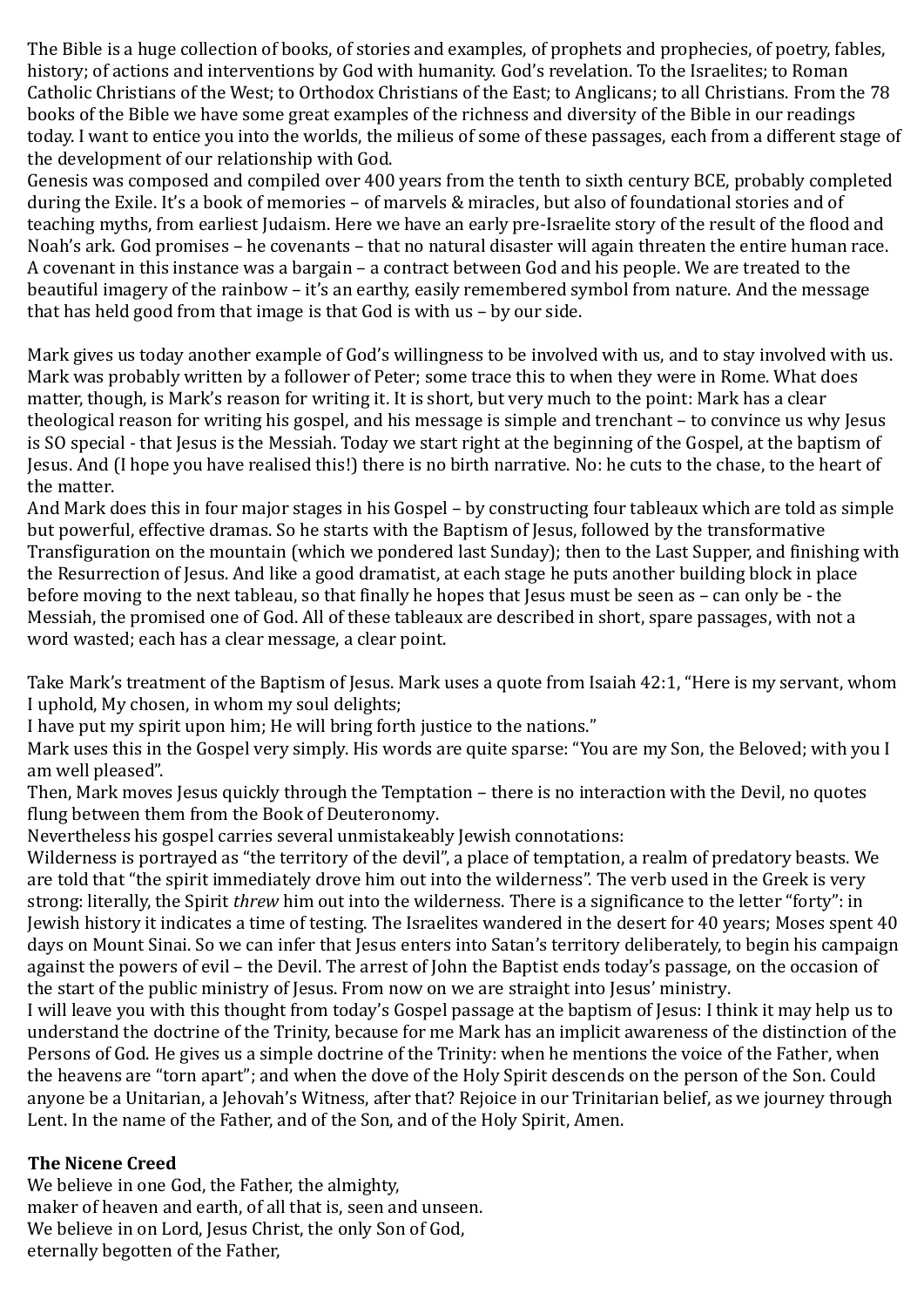God from God, Light from Light, true God from true God, begotten, not made, of one being with the Father. Through him all things were made. For us and for our salvation he came down from heaven, was incarnate by the Holy Spirit of the Virgin Mary, and was made man. For our sake he was crucified under Pontius Pilate; he suffered death and was buried. On the third day he rose again in accordance with the Scriptures; he ascended into heaven and is seated at the right hand of the Father. He will come again in glory to judge the living and the dead, and his kingdom will have no end. We believe in the Holy Spirit, the Lord, the giver of life, who proceeds from the Father and the Son, who with the Father and the Son is worshipped and glorified, who has spoken through the prophets. We believe in one holy catholic and apostolic Church. We acknowledge one baptism for the forgiveness of sins. We look for the resurrection of the dead, and the life of the world to come. **Amen.**

### **Intercessions, beginning with the Collect of the first Sunday in Lent**

Almighty God, whose Son Jesus Christ fasted forty days in the wilderness, and was tempted as we are, yet without sin: Give us grace to discipline ourselves, in obedience to your Spirit; and, as you know our weakness, so may we know your power to save; through Jesus Christ our Lord. **Amen.**

May God's people, baptized in the name of the Holy Trinity, hold fast to the faith they have professed. May the Holy Spirit come down in power to guide the church and lead her away from temptation. *Lord, in your mercy … hear our prayer*

We ask that God's love may be victorious over all evil in the world. Where human authority leads people astray and power is wrongly used, may the power of Christ drive away temptation and cleanse the nations with the sacred water of his baptism. We pray for those whose lives, whose health have been compromised by the current pandemic, and we give you thanks for our carers *… hear our prayer*

As the Father rejoiced in the work of the Incarnate Son, may we receive grace to live as those that are pleasing to him at this time. Bless this community of Sandymount, Irishtown and Ringsend, bless its homes and its places of work with the protection of God's love. *… hear our prayer*

Have mercy on those who are in the wilderness places of this world, assailed by the wild beasts of doubt and temptation. Bring them safely through their trouble, feed those who are hungry in their bodies or in their minds and lead them into the way where they may know and embrace your love. *… hear our prayer*

Give rest to all who have passed through the temptations of this life and now are free from all its dangers. Let their praise be joined with the song of the angels who ministered to the Incarnate Lord and now adore him in his glory.*… hear our prayer* **Amen.**